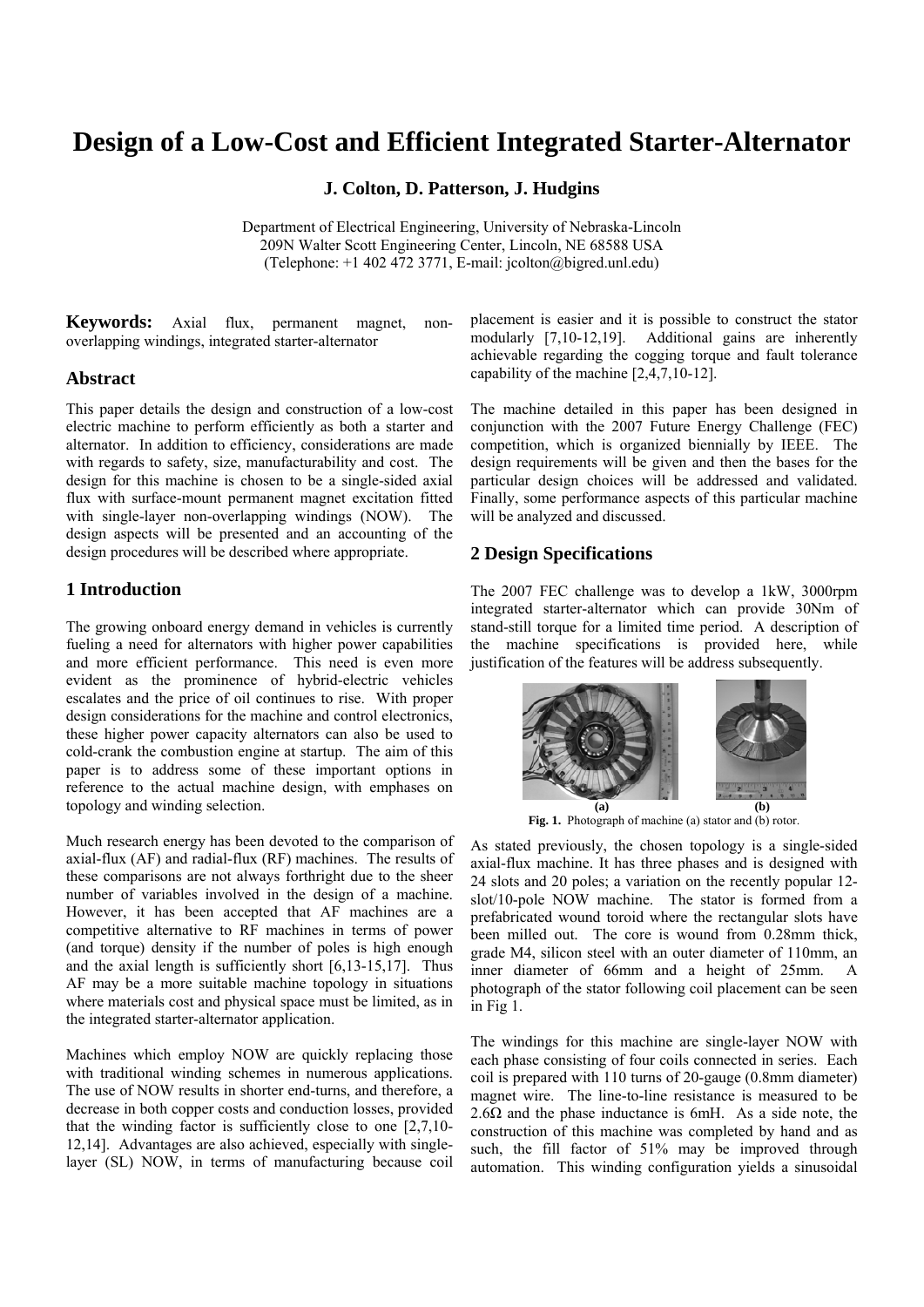back-EMF with a machine constant of approximately 0.5V/rad/s (peak) as can be observed in Fig. 2.



**Fig. 2**. Back-EMF waveforms of the machine.

The rotor magnets are composed of NdFeB (N35 quality) material and have a planar trapezoidal shape (Fig. 1). The magnet pole arc length has been established so as to minimize the cogging torque and the thickness of the magnets is designed in such a way to prevent demagnetization during maximum torque loading. This was achieved via finite element analysis (FEA) using Maxwell® 2D software from Ansoft. The rotor plate is constructed of mild steel which serves to complete the magnetic circuit. A photograph of the rotor can be seen in Fig. 1 and the fully assembled machine within its housing is shown in Fig. 3.



**Fig. 3.** The fully assembled prototype machine (b) with and (a) without housing.

According to the FEC specifications, this integrated starteralternator is to be interfaced with a 200V DC bus. However, this machine has a relatively large inductance and exhibits a large peak back-EMF at rated speed. Therefore some innovative design in the power electronics and control system has been used. This paper is intended to describe only the machine design aspects, so the drive system will not be detailed here.

## **3 Analysis of Design Aspects**

The key design characteristics to be discussed in relation to this integrated starter-alternator application include selection of machine topology and winding configuration. In addition, some deliberation is given over to the factors influencing cogging torque and mechanical vibration. Justification of the selected design parameters is offered as a balance between both cost and performance.

### **3.1 Machine Topology**

There has been a good deal of research and discussion comparing the benefits of AF and RF machines, and the general consensus is that the optimal machine topology is dependent upon the particular application. However, it has been shown that for a given power requirement, when compared with a RF machine, a single-sided AF machine does have a lower mass and takes up less volume when the axial length is short and the number of poles is adequately high [6,13-15,17]. Thus, the cost of materials for the AF machine will generally be lower than that for a RF machine with the same power rating. These differences become even more pronounced as the power requirements are increased up to 10kW [14]. This is important to note because although the machine in this paper is designed at a modest 1kW, modern automotive starter-alternator power requirements are on the order of 5-10kW.

The AF machine also offers several manufacturing advantages over a RF machine. As a consequence of the AF slot geometry, the phase coils are planar which makes it very simple to form the coils around an external bobbin and then slide them onto the teeth. Additionally, a magnet retention mechanism which does not interfere with the flux paths in the machine (a simple lip around the outer radius of the rotor) can be placed on an AF rotor to protect against the effects of centrifugal forces.

The three major topologies for an AF machine are: singlesided, dual-rotor or dual-stator designs. For the starteralternator application, the single-sided design was chosen because it is the most cost effective in terms of materials and ease of assembly for a given performance requirement. However, one concern which is often expressed with regards to a single-sided AF machine is the fact that the entire thrust between the rotor and stator must be borne by a single bearing structure. This phenomenon does not generally occur for the dual-stator or dual-rotor topologies because although some mechanical imbalance must be designed for, the symmetry in these layouts can be exploited. The magnitude of this axial force for the single-sided design can be approximated according to [15]

$$
F = \frac{\alpha_m S_{gap} B_{gap}^2}{2\mu_0} \tag{1}
$$

where

- Sgap is the airgap surface area.

- Bgap is the flux density in the airgap.

 $-\alpha_{\rm m}$  is the percentage of airgap surface area adjacent to magnets.

For the specific machine detailed in this paper, the attractive force between the rotor and stator due to the magnets is approximately 3kN. Standard design deep-groove ballbearings are able to handle this axial load with a generous safety margin, although it is possible to oversize the bearing to ensure quality lifetime performance. For the prototype machine described in Section 2, angular contact bearings were used.

#### **3.2 Winding Selection**

The use of NOW in lieu of traditional winding schemes has become prevalent in recent years because of the benefits in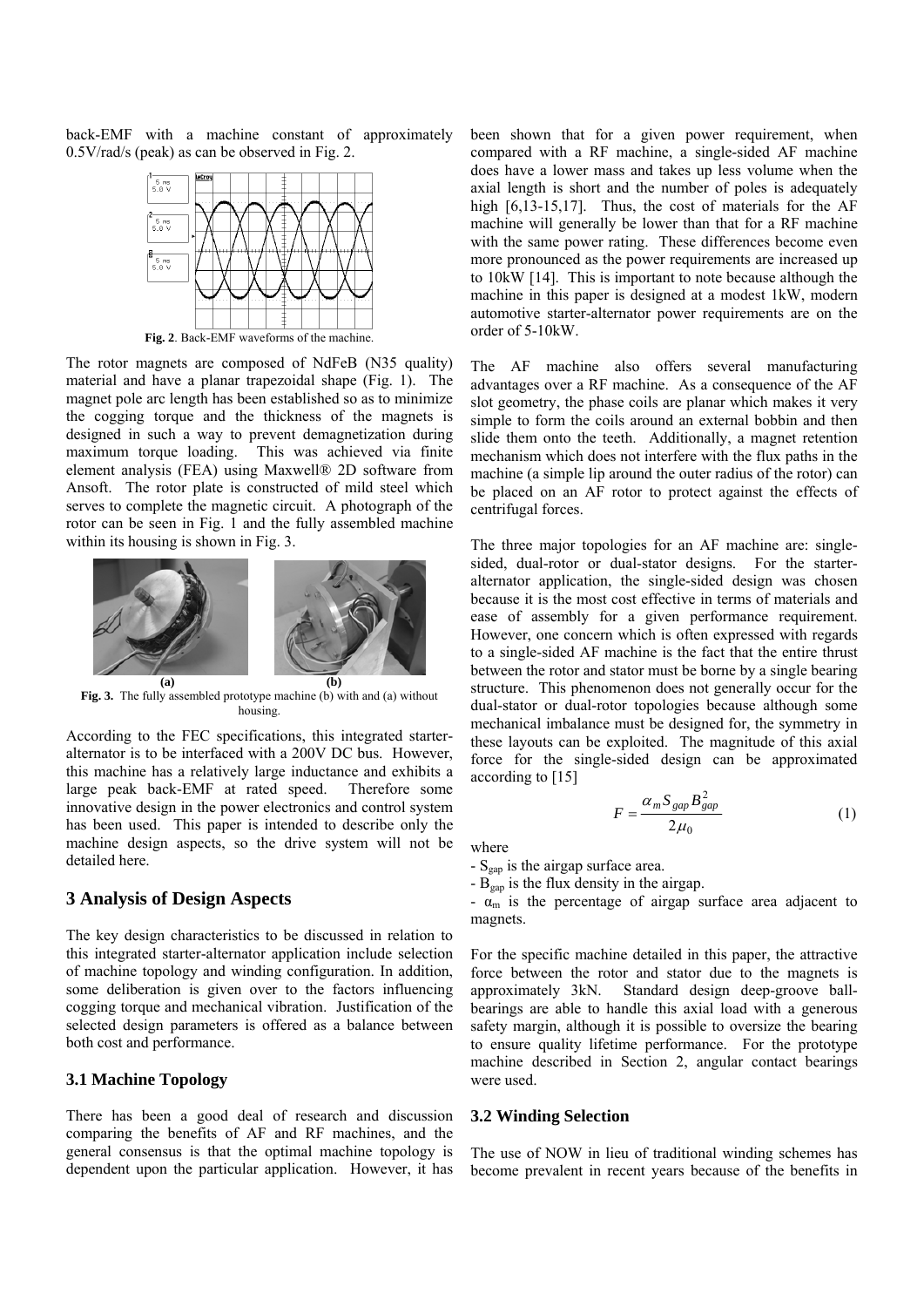terms of copper losses, fault-tolerance and manufacturability [2,4,7,10-12,14,19]. Machines with particular combinations of slot/pole numbers can be designed with a single-layer (SL) winding in which the phase coils are placed around alternating teeth instead of around every tooth as in a doublelayer (DL) scheme (Fig. 4). Of course, there are trade-offs to be considered.



**Fig. 4**. Coil geometry for (a) single-layer and (b) double-layer winding schemes for an axial flux machine (top view).

It has been recognized that a result of employing a NOW scheme is a higher harmonic content, especially subharmonics, in the winding M.M.F distribution when compared with that of a traditional winding layout [2-4,10- 12,]. Clearly, this is true for both SL and DL arrangements; however, the harmonic content between these two layouts does differ. The analytical Fourier decomposition of the winding M.M.F. harmonics for a three-phase 12-slot/10-pole machine is shown in Fig. 5 for both SL and DL windings. The assumption for the comparison is that the total number of turns per phase, N, and the electric loading is invariant during the transition from the DL to SL scheme.



**Fig. 5.** Analytical Fourier decomposition results for harmonic comparisons between single and double-layer NOW for a 12-slot/10-pole machine.

This same analysis was also performed for 12-slot/14-pole, 12-slot/22-pole, 18-slot/22-pole and 24slot/22-pole machines. In all cases except for the 18-slot/22-pole machine, the magnitude of the main (torque producing) harmonic is increased by 3.5% for the SL winding. These results are in accord with those reported in [2].

As has been addressed in [2-4,10-12] and can be observed in Fig. 5, the SL winding scheme increases the magnitudes of nearly all of the M.M.F. components, especially the subharmonics. These harmonics circulate asynchronously with the rotor; hence, there are more substantial alternating fields in the rotor structure and an increase in losses there [3]. It is possible to restrict these losses by certain methods, segmenting the magnets for instance; however these techniques have manufacturing costs associated with them for limited benefits in performance.

Another matter when choosing between SL and DL windings is the difference in the end-turn geometries. When a machine is transformed from a DL to a SL winding, the volume of copper in the end-turns is increased. Fig. 6 shows the endturn geometry for these two schemes in an axial flux machine. The assumptions made in the ensuing analysis are as follows:

- The curvature at the outer radius of the machine is neglected.
- The outer end-turn has a semicircular surface area and the inner end-turns are neglected.
- The slot width is  $\alpha$  and the tooth width at the outer radius of the machine is h.



**Fig. 6**. Winding end-turn geometry for (a) single-layer and (b) double-layer winding schemes in an axial flux machine.

The surface area of the end-turns for an individual SL and DL coil are then given by equations (2) and (3) respectively.

$$
A_s = \frac{1}{2} \pi \left[ \left( \alpha + \frac{h}{2} \right)^2 - \left( \frac{h}{2} \right)^2 \right] \tag{2}
$$

$$
A_d = \frac{1}{2} \pi \left[ \left( \frac{\alpha}{2} + \frac{h}{2} \right)^2 - \left( \frac{h}{2} \right)^2 \right] \tag{3}
$$

Assuming that the number of phase coils in a SL winding is  $N_s$ , the total end-turn surface area for a SL winding is  $N_sA_s$ while that of the DL winding is  $2N<sub>s</sub>A<sub>d</sub>$ . The ratio of (2) to (3) can be written as a function of  $(\alpha/h)$ , i.e. the ratio of tooth width to slot width at the outer radius of the machine, as

$$
\frac{A_s}{A_d} = \frac{2(\alpha/h) + 2}{(\alpha/h) + 2} \tag{4}
$$

which is depicted in Fig. 7 for a range of values. For the particular machine detailed in Section 2,  $\alpha = 5.6$ mm and h = 8.8mm. These values give a 24% increase in end-turn surface area as a result of the transformation from DL to SL.



**Fig. 7**. Graph showing the ratio of SL to DL end-turn winding surface areas for various slot/tooth width ratios. This quantifies the increase in end-turn copper that results from a transformation from DL to SL NOW.

In summary, the SL winding scheme offers an increase in magnitude for the torque producing harmonic when compared with that of a DL arrangement; however, the rotor losses and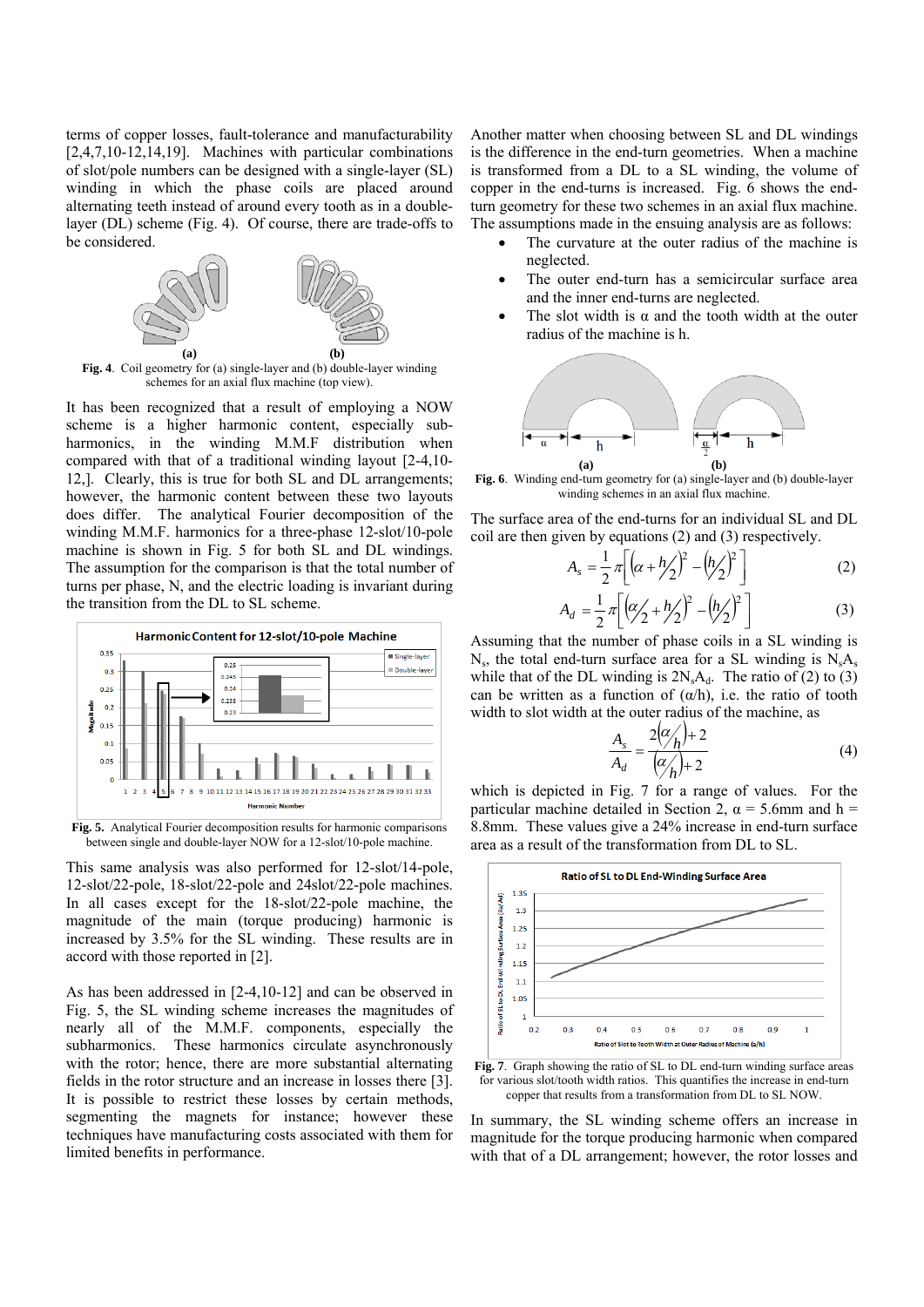copper end-turn volume are increased in response. The other benefits for a SL winding layout include increased fault tolerance and manufacturing benefits [4]. Thus, the SL winding arrangement was selected for this starter-alternator application.

#### **3.3 Cogging Torque and Mechanical Vibration**

The machine for this application is designed with rectangular slots, which is well known to increase the cogging torque of a machine in comparison with the use of partially closed slots. However, the ease of manufacturing and reduced cost of the open slot configuration far outweigh this drawback because it is possible to manage the cogging torque by selecting an appropriate magnet pole-arc to pole-pitch ratio and adopting a suitable relationship between the number of stator slots and rotor poles[1,5,10-12,18].

A machine designed with a NOW configuration inherently presents a lower cogging torque in comparison with a traditional winding scheme, where the number of slots per pole is an integer [1,2,11,18]. This is because the cogging component associated with an individual magnet is out of phase with those of the other magnets and therefore the total cogging torque is reduced due to the partial cancellation of the individual components.

Traditional techniques and FEA have been utilized to determine the optimal magnet pole-arc for minimization of cogging torque while not degrading the total torque output capability of the prototype machine describe in Section 2. The FEA simulated cogging torque of the machine over a rotor rotation of a single pole-pitch is shown in Fig. 8. Note that the expected six periods of cogging torque is indistinguishable due to the noise resulting from the FEA computations. The simulation was completed using 2D FEA on a portion of a RF machine model with a radius of 100m. This allowed for more rapid prototyping because a 3D model of the machine was not necessary.



**Fig. 8.** FEA estimation of the cogging torque of the prototype machine over one pole pitch (speed of rotation is 1 pole-pitch per second).

Another important consideration for the design of a machine is the mechanical vibration characteristics. FEA was used to determine the radial flux density of a RF 10-pole/12-slot machine with the presence of armature current. The quantity of interest is the radial force, so Fig. 9 shows a plot of the

radial flux density squared and also its harmonic decomposition.



**Fig. 9.** (a) Radial force distribution for a 12-slot/10-pole RF machine and (b) harmonic decomposition of that force distribution.

Using methods described in [18], it has been determined that the natural modes of vibration for the  $4<sup>th</sup>$ -order harmonic and upwards occur at frequencies much higher than any excitation frequency for this application; however, the shaft speed which will excite the 2<sup>nd</sup>-order mode is very near to 3000rpm. This analysis is relevant for the RF machine, but it is the authors' understanding that the natural frequencies for vibration modes in an AF machine are much higher. However, further mechanical analysis is necessary to confirm this.

## **4 Performance**

The no-load (spinning) losses for the machine described in Section 2 have been measured and are shown in Fig. 10. These losses were measured by spinning the machine using a separate motor (no load connected) with torque being measured via an in-line torque transducer.



**Fig. 10.** Spinning losses versus shaft speed for prototype machine.

When running the machine as a starter, the torque requirement is set at 30Nm for 3-5 seconds. If the machine is operating in 6-step mode at 30Nm for 5 seconds, the total